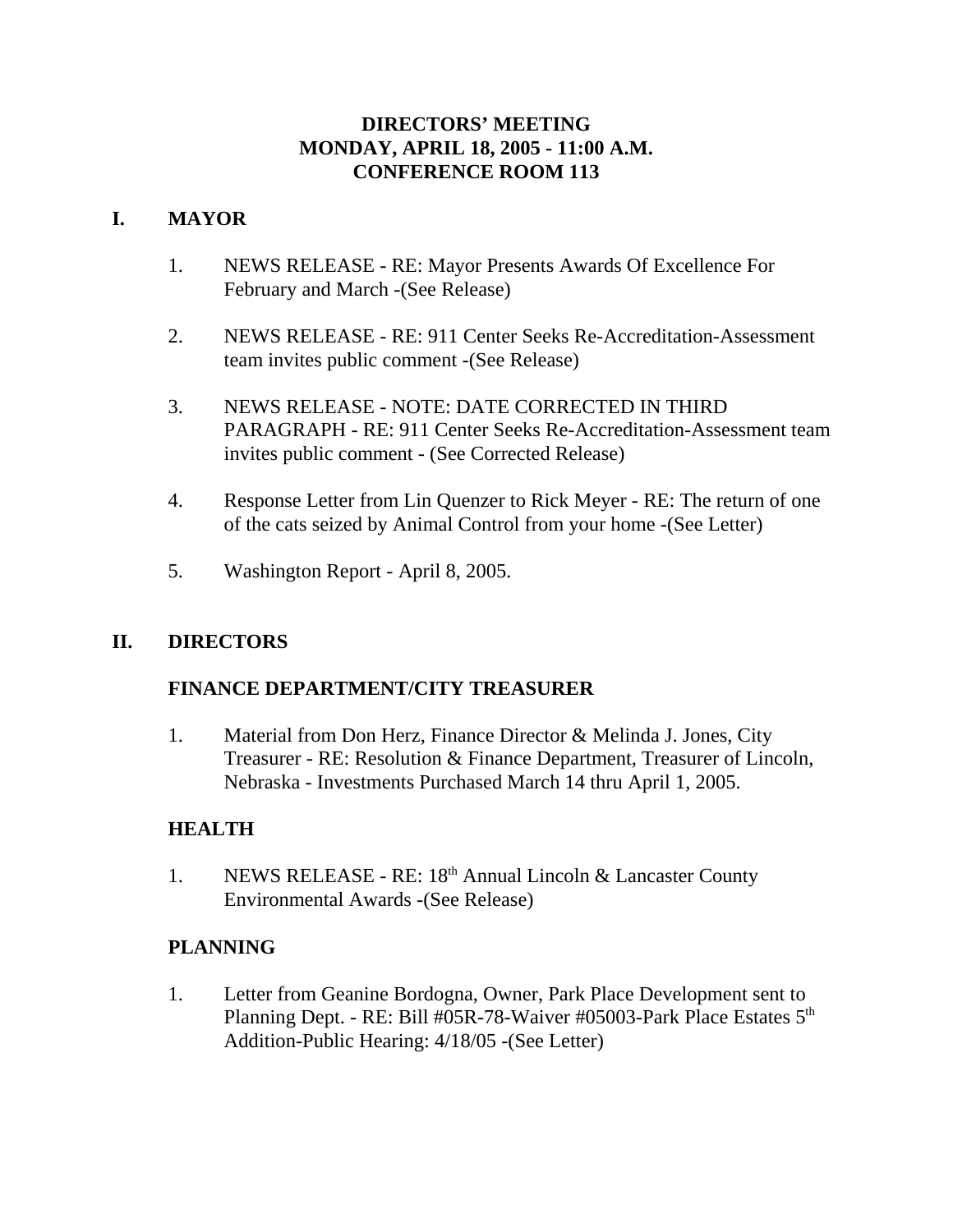2. Letter from Tom Cajka to Lyle Loth, ESP - RE: Hartland Homes SW 4<sup>th</sup> Addition Final Plat #05018 generally located at West "A" St. & SW 27<sup>th</sup> St.- (See Letter)

## **PLANNING COMMISSION FINAL ACTION ....**

1. Preliminary Plat No. 05004 - Mount Olive (N. 80<sup>th</sup> Street and Holdrege Street) Resolution No. PC-00919.

#### **PUBLIC WORKS & UTILITIES**

1. Memo from Don Thomas, County Engineer & Roger Figard, City Engineer - RE: Joint Public Agency Creation - (See Memo)

## **WEED CONTROL AUTHORITY**

1. Combined Weed Program - City of Lincoln - March 2005 Monthly Report.

## **III. CITY CLERK**

## **IV. COUNCIL**

## **A. COUNCIL REQUESTS/CORRESPONDENCE**

#### **JON CAMP**

1. E-Mail from Robert D. Rook to Jon Camp - RE: Smoking ban-theatres - (See E-Mail)

#### **GLENN FRIENDT**

1. Request to Dana Roper, City Attorney - RE: Political campaign forums on 5 City TV- (RFI#42 - 04/14/05)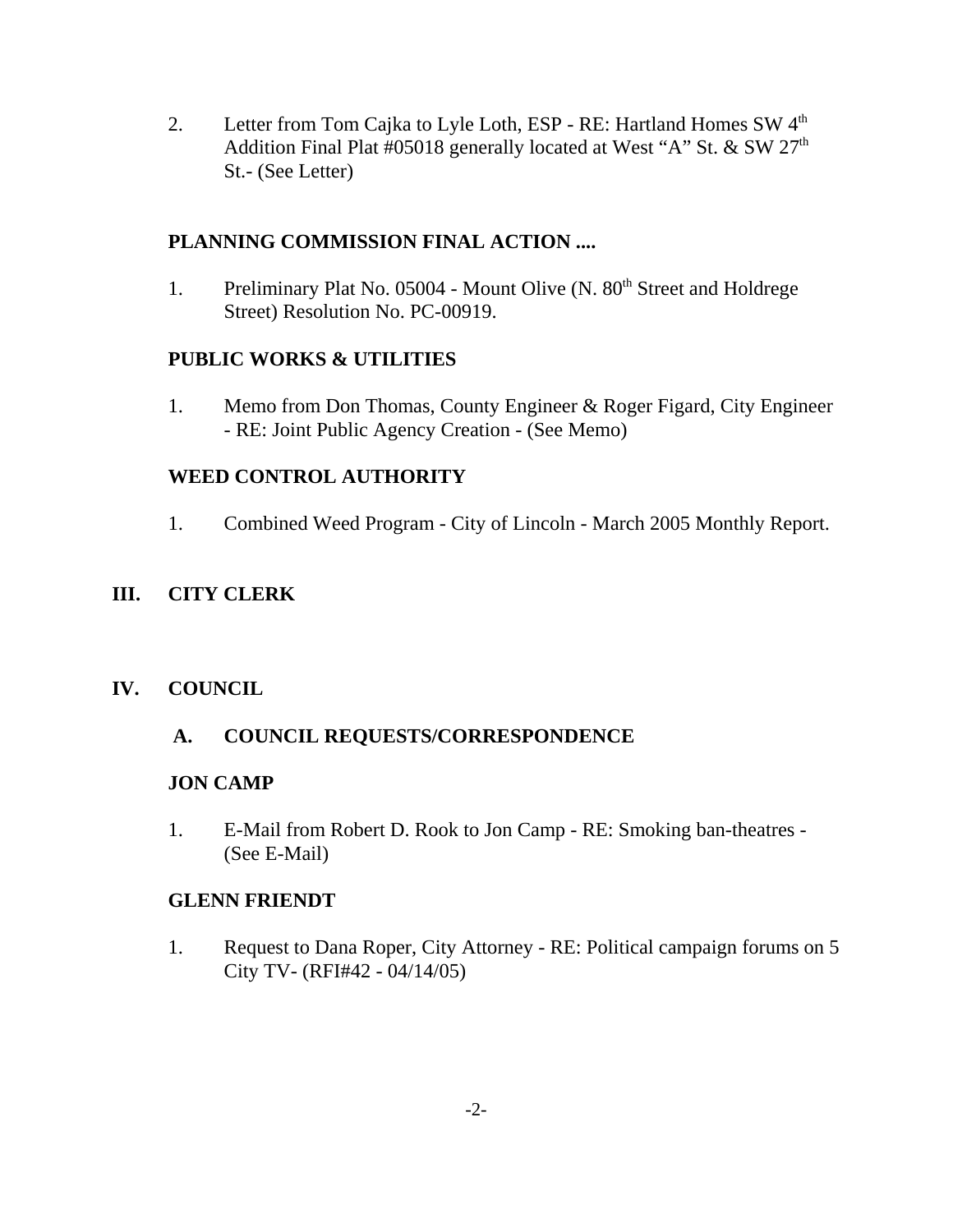## **PATTE NEWMAN**

- 1. OUTSTANDING Request to Marc Wullschleger, Urban Development/ **Lynn Johnson, Parks & Recreation/Ann Harrell, Public Works** - RE: Requesting information about the proposed bike/ped bridge over North  $27<sup>th</sup>$ Street - (RFI#32-3/15/05). — **1.) SEE RESPONSE FROM WYNN HJERMSTAD, URBAN DEVELOPMENT DEPARTMENT RECEIVED ON RFI#32-3/23/05.**
- 2. Additions to Requests For Information #30 from Patte Newman & #164 from Annette McRoy to Don Taute, Personnel Director - RE: "M" class employees - (PNRFI#30A & AMRFI#164A - 4/06/05)
- 3. Additions to Request For Information #32 to Marc Wullschleger, Urban Development - RE: North 27<sup>th</sup> Bridge - (RFI#32A-4/06/05)

# **ANNETTE McROY**

1. Additions to Requests For Information #30 from Patte Newman & #164 from Annette McRoy to Don Taute, Personnel Director - RE: "M" class employees - (PNRFI#30A & AMRFI#164A - 4/06/05)

# **V. MISCELLANEOUS**

- 1. 13 -E-Mail's from Tracy Houser; Cindy Wostrel; Derek Effle; Sandra Markley; Timothy Harris; Brian Wiese; Lisa Barrett; Katherine Creighton; Lazarous Mbulo; Becki Coleman; Steve Tafolla; Vicki Johnson; Erin Robbins; - RE: Thank you for a Smokefree Lincoln! - ( See E-Mail's)
- 2. 2 -E-Mail's from Jerry Gish RE: Lincoln Council & Mayor Denounce Freedom of Choice! & other Correction E-Mail -(See E-Mail's)
- 3. Letter from Concerned parents & grand parents, Jonathan & Regina Frank; & Elroy & Roberta Frank - RE: Opposed to Wal-Mart at  $84<sup>th</sup>$  & Adams -(See Letter)
- 4. 2 -E-Mail's from Karla Foit; Sally Bernhardt RE: Thank you for a Smokefree Lincoln! -(See E-Mail's)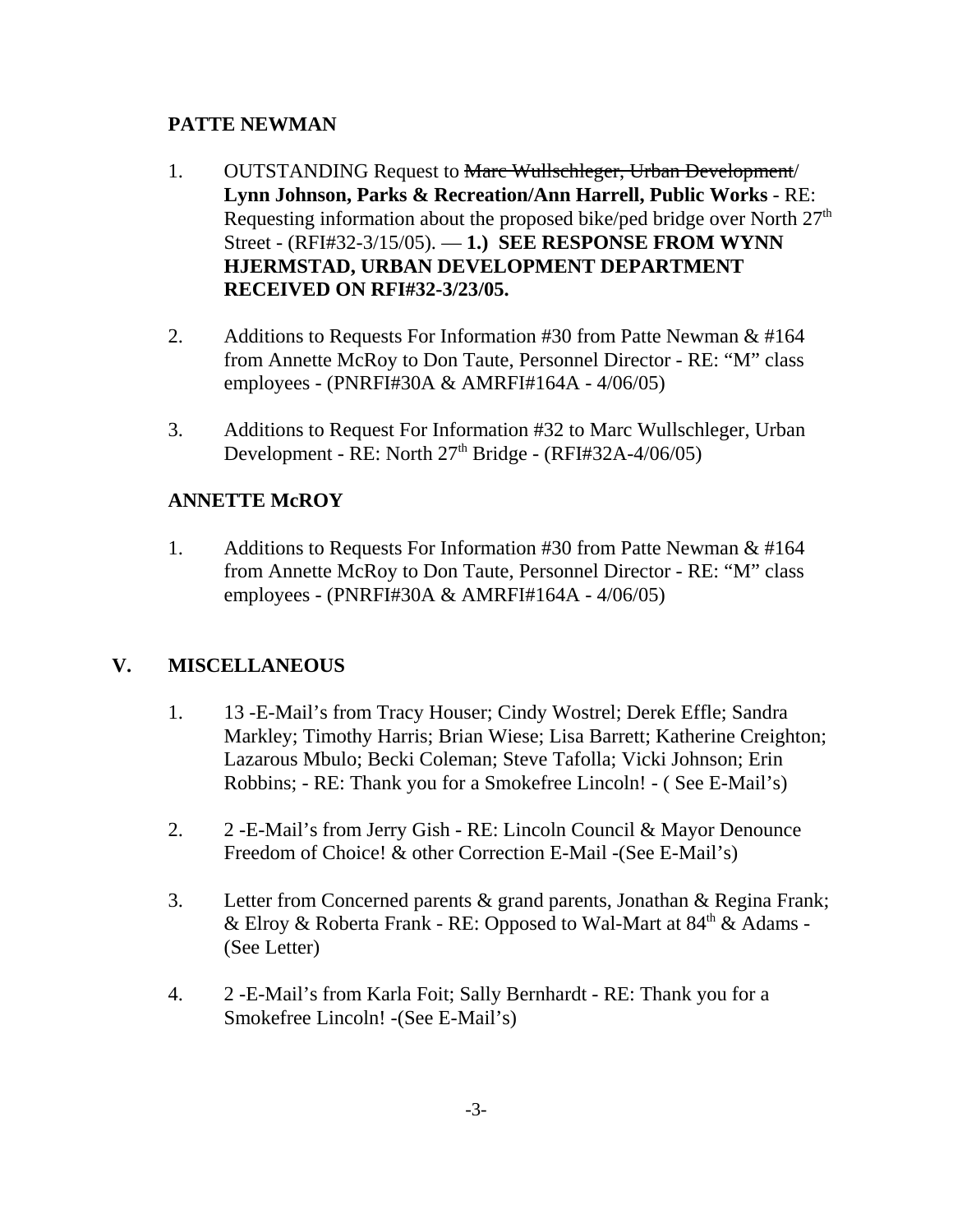- 5. 4 -E-Mail's from Jennifer Carlson; Deborah Skourup; Jill Simpson; Dawn Kohler; - RE: Thank you for a Smokefree Lincoln! -(See E-Mail's)
- 6. E-Mail from Sara Friedman RE: Yankee Hill feasibility study (See E-Mail)
- 7. E-Mail & Article from David Oenbring RE: Politics Causes Unemployment-consider following article in your debate over "living wage"- (See Material)
- 8. E-Mail from Tish Walker RE: Thank you for a Smokefree Lincoln! -(See E-Mail)
- 9. E-Mail from Edith Gerbholz RE: Thank you for a Smokefree Lincoln! (See E-Mail)
- 10. E-Mail from Kevin Gabel RE: The Smoking Ban -(See E-Mail)
- 11. E-Mail from Roma Knox RE: Thank you for a Smokefree Lincoln! -(See E-Mail)
- 12. Letter Micah Cluck RE: A claim to the City for damages to his vehicle that was denied -on October 29, 2004, he ran over a road construction sign, which caused both of his left tires to blow out-(See Letter)

# **VI. ADJOURNMENT**

da041805/tjg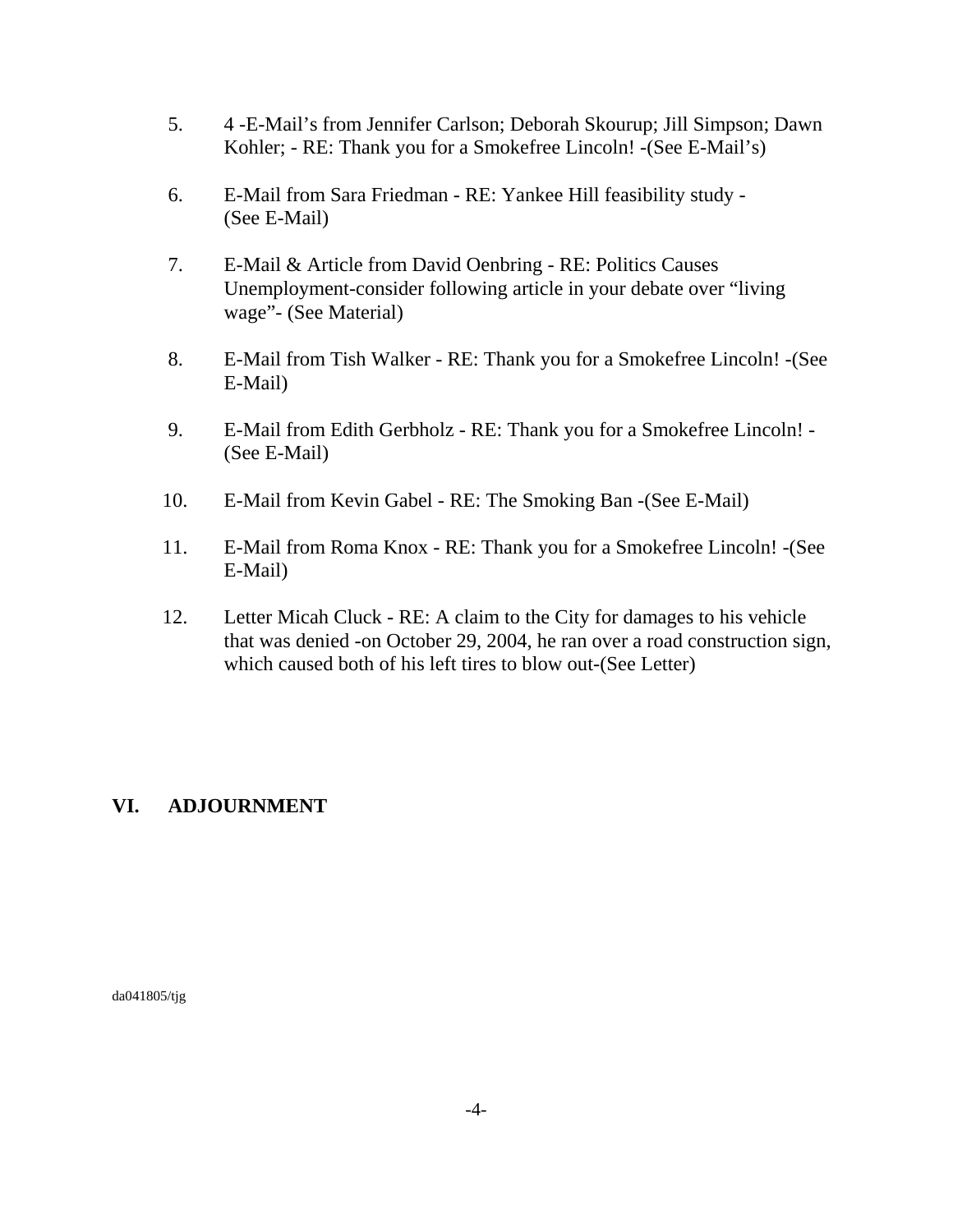#### **DIRECTORS' MEETING MINUTES MONDAY, APRIL 18, 2005 CONFERENCE ROOM 113**

**Council Members Present:** Terry Werner, Chair; Ken Svoboda, Vice-Chair; Jon Camp, Patte Newman, Glenn Friendt, Annette McRoy.

#### **Council Members Absent:** Jonathan Cook

**Others Present:** Mayor Coleen Seng, Mark Bowen, Ann Harrell, Darl Naumann, Lin Quenzer, Rick Hoppe, Mayor's Office; City Clerk, Joan Ross; Dana Roper, City Attorney; Directors and Department Heads; Tammy Grammer, City Council Staff and Deena Winter, Lincoln Journal Star Representative.

#### **I. MAYOR**

[Mayor Seng held up an award.] Mayor Coleen Seng stated to Council that she accepted this award in their name and in the name of 62% voters that voted on the smoking ban. The award was presented at the Annual Health Meeting last week and Ken (Svoboda) was there that night. She also encouraged everyone at the meeting to give Council some additional help because they are under the fire squad right now on this particular issue.

On Friday early afternoon she found out the proposals had come in for  $48<sup>th</sup>$ & "O" Street. She was really concerned whether they were going to get anything for it which they received several and she's pleased. Now a Committee will be looking at those so she felt very good about it.

She had the opportunity to attend several events this past week. The large 'Talent +' building which is beautiful that is almost finished; on north side of town there will be a Quilt Center and if they've seen the pictures that were in the newspaper that will be on the northwest corner of  $33<sup>rd</sup>$  & Holdrege and it's going to be a beautiful addition for the Clinton & East Campus area; and several of them had the opportunity to go through Tabitha and what a fine addition to their building. So, all around this City they are seeing really good developments, architectural designs and beautiful buildings in each case.

Mayor Coleen Seng called on Directors. Don Taute (Personnel) stated also on Friday was the deadline for the Health Care proposals. They have not reviewed those yet, they did receive proposals from 10 respondents so they were real pleased. They will begin the process again when there is a Joint City/County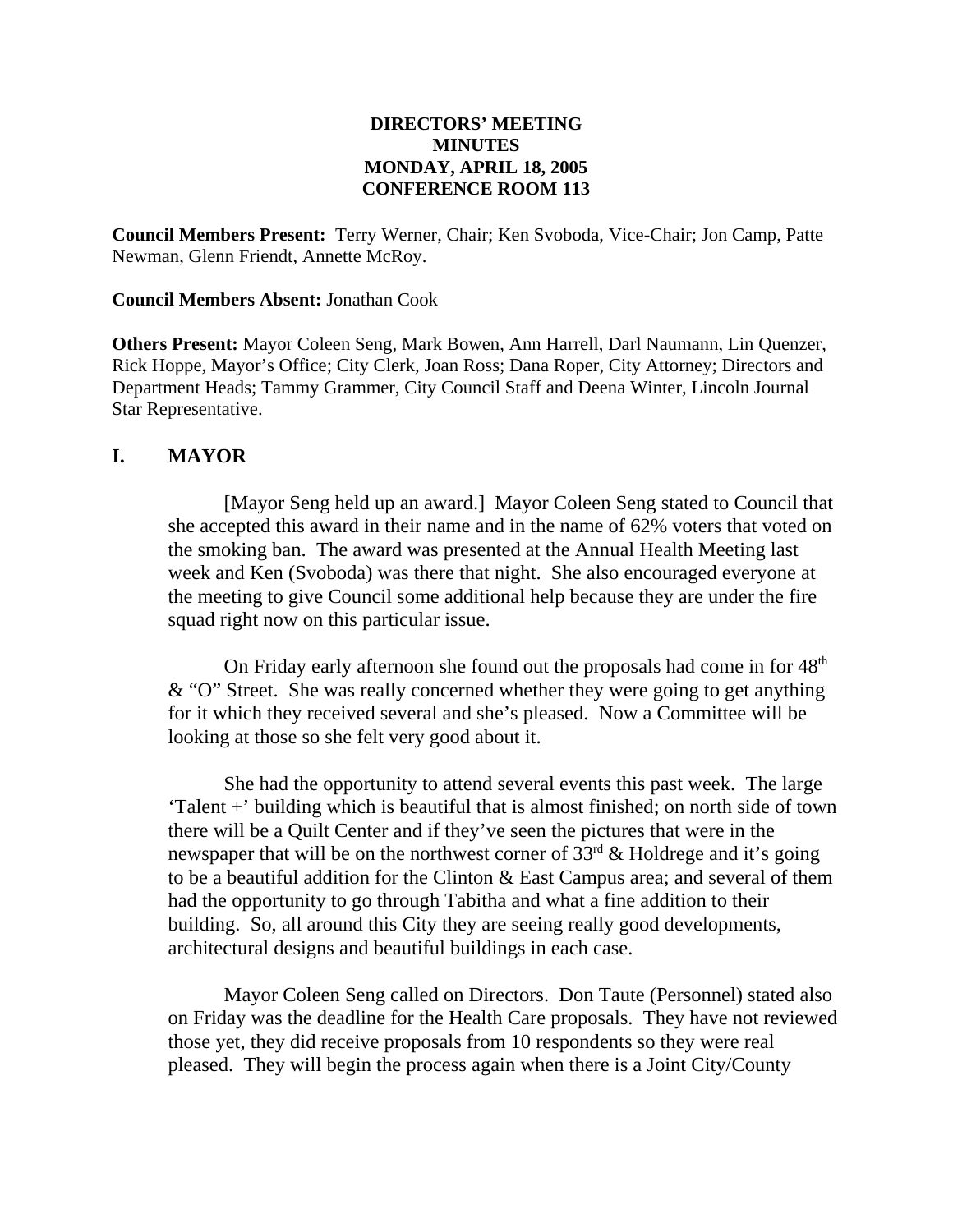Committee that will start looking through all of them and eventually come forward with a recommendation. They will enter into a contract with another provider or the same provider depending on what they have to offer.

Larry Williams (Human Rights) reported this past week on Wednesday & Thursday at the Embassy Suites Hotel the Lincoln Commission on Human Rights and partnership with a lot of organizations and agencies sponsored a Fair Housing Conference. They had over 300 people attending the Fair Housing Conference and they're real pleased with the Commission because it is pretty much self supporting right now. All the organizations private sponsors, co-sponsors and so-forth contributed over \$13,000 to help defray the cost of putting on this conference so he's real pleased with the partnership that they had with all the organizations.

On Thursday was a regular Fair Housing type of Conference dealing with the issues of housing and what they need to do to improve it. Ms. Newman stated there were two particular issues Mary O'Hare mentioned that Council members should attend, one was talking about National regulations on Group Homes and stuff about Nebraska. Ms. Newman asked Mr. Williams if they could get a summary on it? Mr. Williams replied yes, each of the presenters had an outline of their presentation. Scott Moore, representing Nebraska Development and Development of Services had been invited and was last year too. Mr. Werner stated to Mr. Williams send all of them the outline on the Group Homes.

Marvin Krout (Planning) stated regarding Item 9 on their Agenda today, based on a meeting that was held last week the neighborhood has agreed to allow the Council to remove as part of the motion the area west of  $47<sup>th</sup>$  Street. That area is partially zoned for business and partially zoned for apartments and enough questions have come up that Wynn Hjermstad from Urban Development agreed that she was going to have some more meetings with them. With that particular area in some earlier drafts of the plan was not shown as an area for down zoning which lead to some miscommunication. So for that area the neighborhood agreed it would be stricken from the down zoning action and subject to further discussions. Mr. Krout noted Patte (Newman) attended the meeting so she may have some more to add. Ms. Newman added she thinks the key is that an amendment may come forward later and she's hoping as a Councilperson that she can bring it forward rather than them having to pay another application fee in order to make that happen. Mr. Krout replied yes, she can do it. *[Item#9, 05-42, Change of Zone 05021-Application of the University Place Community Organization for a change of zone on approximately 18 blocks within the*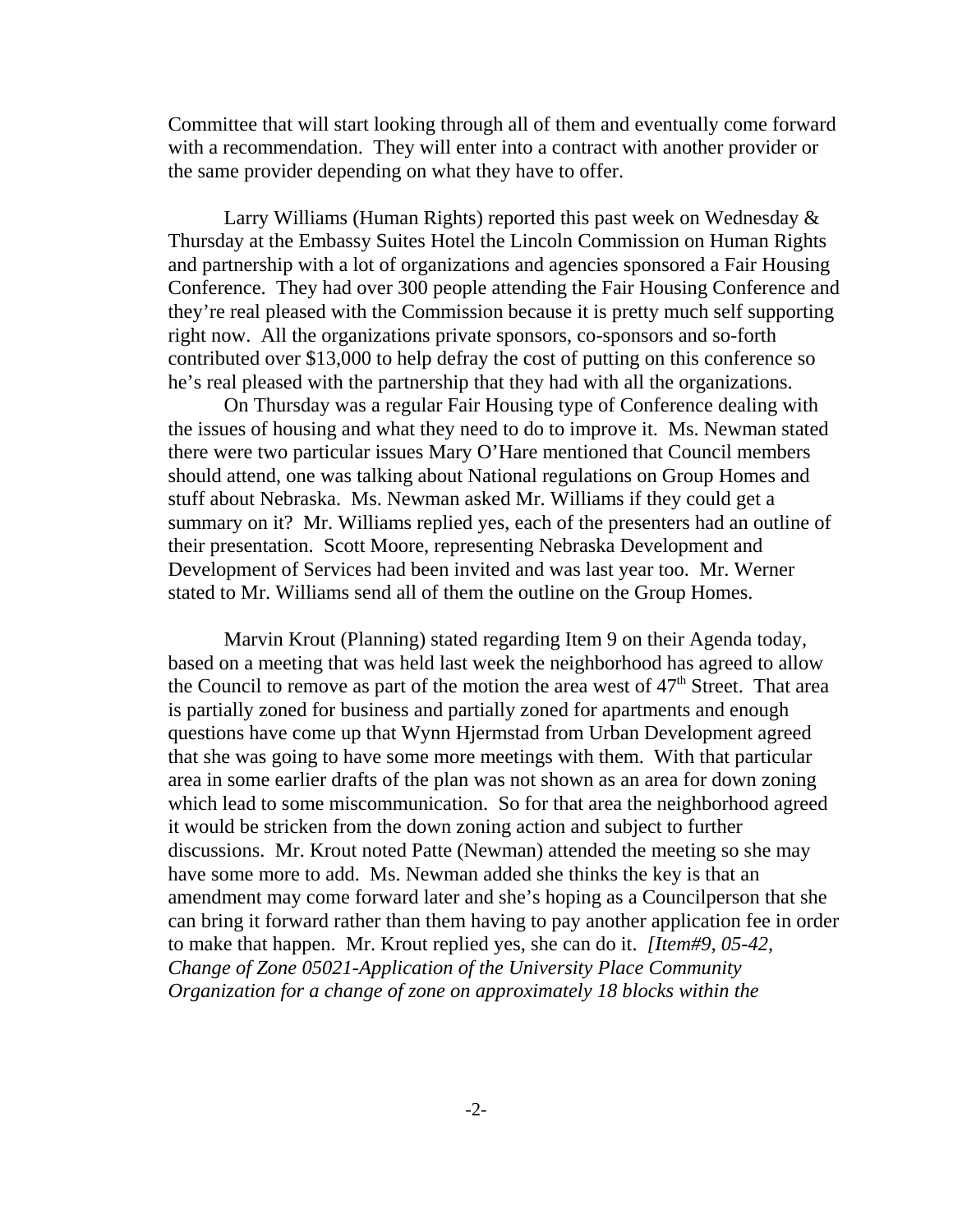*University Place neighborhood from R-6, R-5, and R-4 Residential Districts and B-3 Commercial District to R-5, R-4, and R-2 Residential Districts, generally located between Cleveland and Huntington Avenues from 46<sup>th</sup> to 47<sup>th</sup> Streets, between Madison Avenue and Adams Street from 49<sup>th</sup> to 56<sup>th</sup> Streets, and between* Garland Street and Huntington Avenue from 48<sup>th</sup> to 56<sup>th</sup> Streets.]

Regarding Items 23, 24, & 25 on Council's Agenda for today is the Links of Lincoln apartments project Council received a couple of communications relating to these items. One from the NRD saying they don't have sufficient information to be able to say what the impacts of these wells would be on surrounding property owners, even though a Hydrology Study was submitted to them. He doesn't know if that means the applicant will appear this afternoon asking for more time or will accept an amendment that would rely on City water.

They also received a communication from them saying please they don't want to be annexed into the City and have to pay City taxes and all that. But, not receive approval of the Planned Unit Development they requested, so please consider this it as a packet or Council may deny it all. In talking about it, they realized this kind of situation hasn't ever come up where inadvertently someone's property would be annexed, but the Council would not agree with the zoning so it's probably unlikely to happen. But, probably because it could happen anytime, it probably is appropriate for the last action in that group of actions to be the annexation item. In the future they will try to make sure the annexation follows the annexation agreement and the PUD because he would agree, it is not in the City's interest to annex property without an annexation agreement especially at this time. So, he thinks it would be appropriate to act last on the annexation, even though that is not the order they received these three items in. Mr. Werner stated to City Clerk Joan Ross just go ahead and put them in that order. City Clerk Joan Ross stated okay. *[Item 23, 05-33, Annexation 05001-Amending the Lincoln Corporate Limits Map by annexing approximately 100.00 acres of property generally located at North 1st Street and Fletcher Avenue.; Item 24, 05R–69, Approving the 1st and Fletcher Conditional Annexation and Zoning Agreement between the City and Carlton Paine & Judith Paine, Glenn Umberger & Lois Umberger, and Umberger Farms Ltd., relating to the annexation of approximately 100.69 acres, generally located southeast of North 1st Street and Fletcher Avenue.; and Item 25, 05-34, Change of Zone 05002-Application of Lindsey Management Company for a change of zone from Ag Agricultural District to R-3Residential*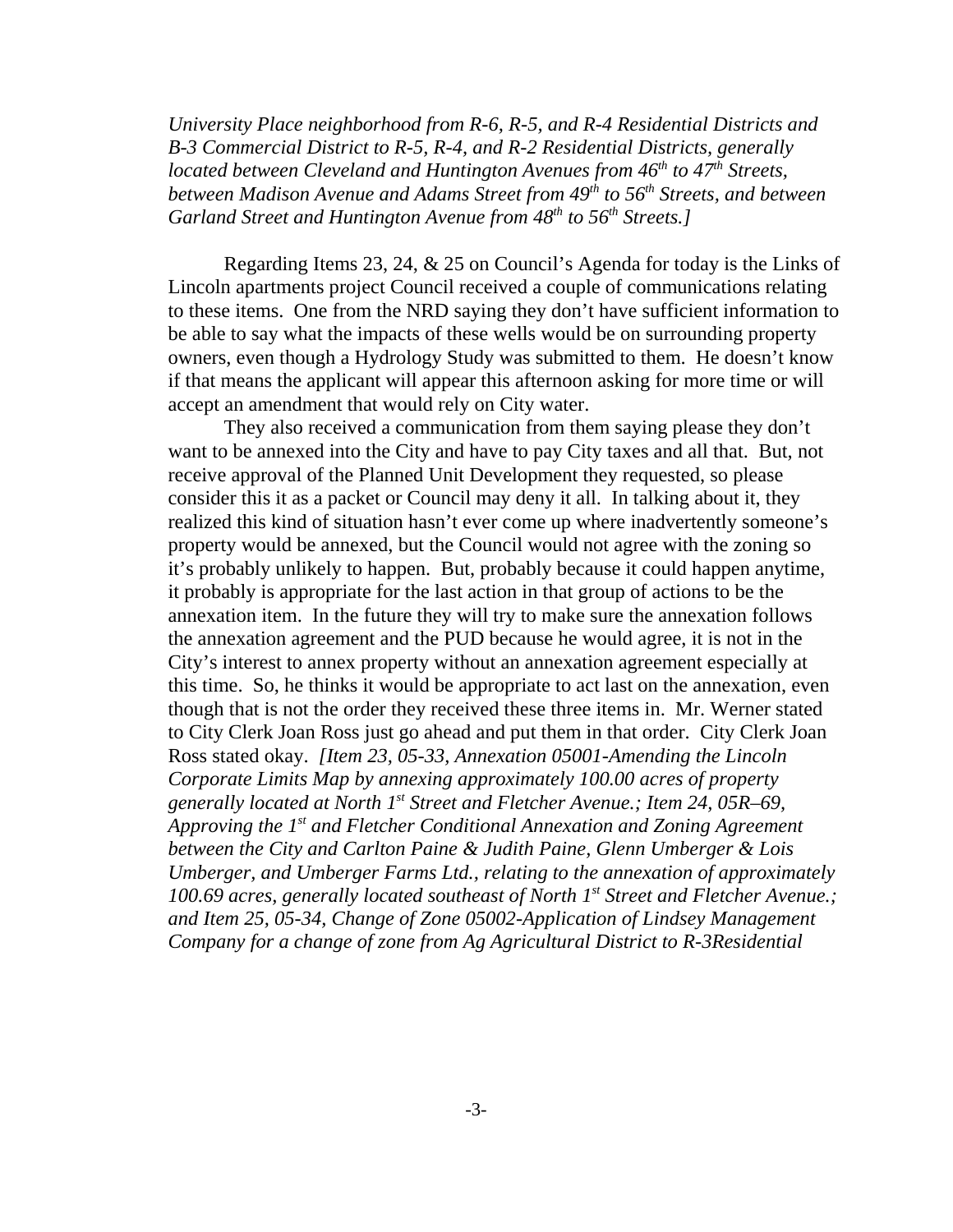*District on property generally located at Highway 34 and Fletcher Avenue; designating said property as a Planned Unit Development; and for approval of a development plan for 612 dwelling units, a clubhouse, private golf course and 60,000 square feet of commercial floor area (or 696 dwelling units if the commercial use deleted) in the underlying R-3 Residential District with a requested waiver of the required preliminary plat process.]* 

Regarding Item 16, remember City Council and County Board passed different motions, it went to an Officials Committee chaired by the Mayor. The Officials Committee came up with some compromise language that talks about the State reviewing prior to building a Denton Road-77 Warlick interchange that the State would do a study looking at the feasibility and the need for overpasses at Old Cheney Road, Yankee Hill Road and Rokeby. At the Planning Commission Meeting there was testimony from Friends of Wilderness Park about not wanting to study a Yankee Hill Road overpass because it would go through the park. The Planning Commission's motion which is the Resolution that they have deleted Yankee Hill Road from the original proposal that came from the Officials Committee. He thinks the County Board would probably pass that motion, on the other hand, they are not sure exactly what may come out at the testimony this afternoon. There maybe further amendments or changes requested so rather than take the chance that the City Council and Country Board might again have different motions on different language. So, they are requesting that Council not approve the Resolution today and place it on pending for two weeks to May  $2<sup>nd</sup>$ which will allow the County Board to have their public hearing and then they can try to have one motion that they can both approve. Mr. Krout stated they will also ask County Board not to vote on it until after Council. *[05R-79, Comprehensive Amendment No. 05002-Amending the Mobility and Transportation element of the 2025 Lincoln-Lancaster County Comprehensive Plan by upgrading existing US Highway 77 to freeway standards from Interstate 80 to the planned South Beltway interchange south of Saltillo Road.]* 

Police Chief Casady reported SMG received a ticket on Friday for allowing smoking in a public place for the comedian that was smoking on stage at Pershing last week. Mr. Werner commented to Bruce Dart on this issue they obviously took out the entertainment clause of the theatrical. Bruce Dart responded yes it was removed. Dana Roper stated it was removed in the second draft they can look at putting it back in and as they have reviewed the other locations there are equal arguments or good arguments on both sides. One is the artistic interpretation they should be allowed to do it and the other why are they glorifying something that by legislation they're saying is bad, why would you enhance it and allow it to be on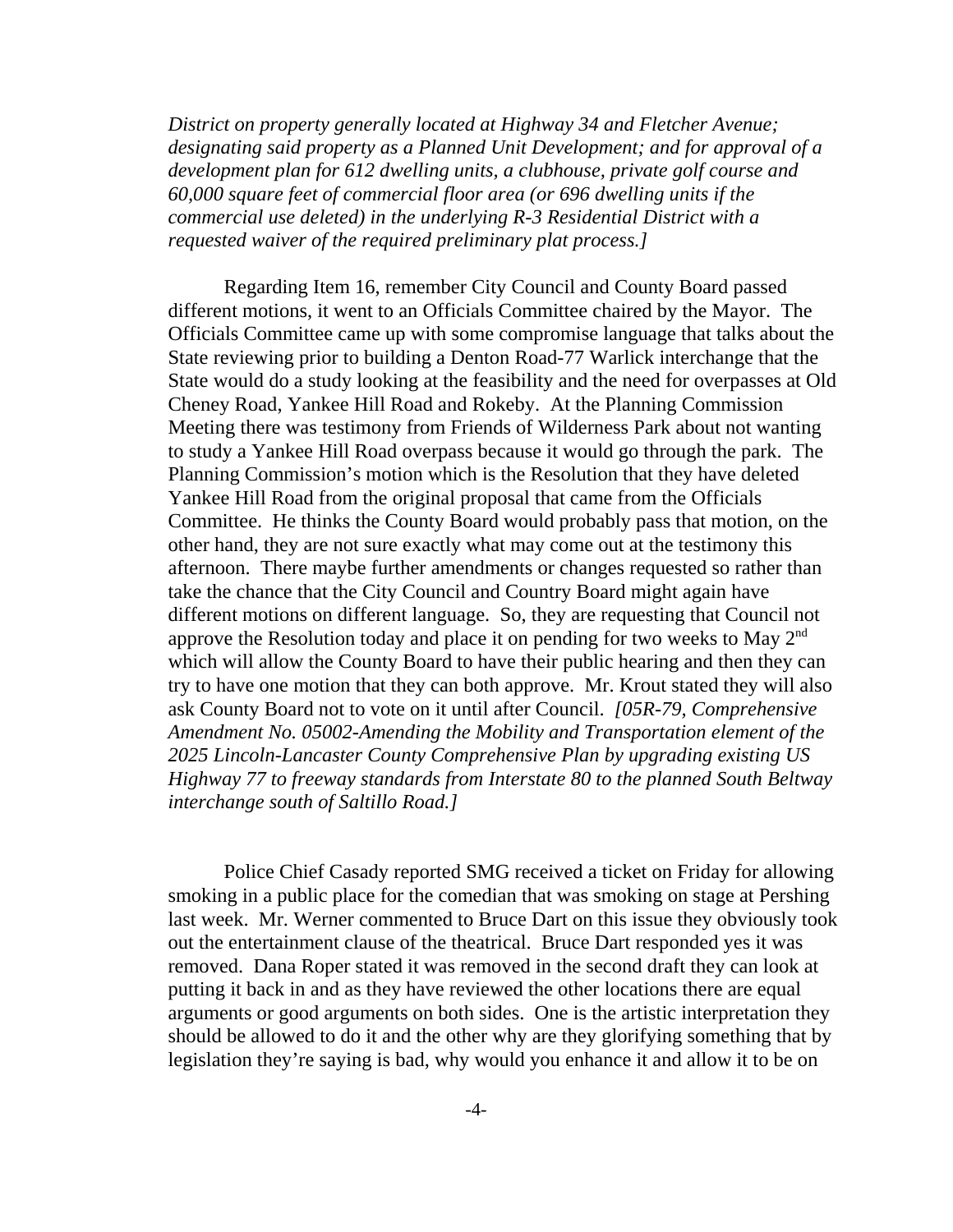stage. Mr. Roper mentioned they have a couple of productions coming to the Lied Center and according to the [inaudible] the Lied Center has applied for waivers under the State clean Indoor Air Act which is allowed, there are waivers under there that will work these type of productions. They are going to be talking to Dick Wood about it to try and either agree or agree to disagree on this issue and then go from there. Ms. Newman commented there seems to be some confusion that no one knew exactly what law they passed including the legal department. So, she was wondering if there are any other surprises in it that they did not know about. Mr. Roper stated they know full well what's in it. What they had originally was tobacco only and then with Council's amendment it got broader, they could get out of this if it were tobacco only. Mr. Werner stated to Bruce Dart is this something the Health Department Board should talk about. Mr. Dart stated right now he would rather sit down with Dana (Roper) and Police Chief Casady and have an internal discussion before they bring it to the Board of Health. Mr. Werner commented okay, it seems like a responsible thing to do, but he will leave it in his hands. Ms. McRoy commented the State law precludes City law so the Lied Center can get exemptions. Mr. Roper responded that's the issue, it is on State property and the State law would not preclude the City law. It's a question on State property can the City enforce against the State which is theoretically the higher governmental agency, do they have the authority to go in and do that. He doesn't think the City issues building permits or enforce zoning on State property, so that may be a subject matter distinction and maybe they're going to have to litigate it to find out. There is a bill in the legislature that would clarify this, but it's not going any where, it would allow the City to enforce when upon State and sometimes it makes sense. They go around and around with the schools on whether their building permits have to be approve by the Building  $&$  Safety Department. Mayor Seng noted there are times when the State asks for the City help and some departments go on State property if they ask for help.

- 1. NEWS RELEASE RE: Mayor Presents Awards Of Excellence For February and March. — NO COMMENTS
- 2. NEWS RELEASE RE: 911 Center Seeks Re-Accreditation-Assessment team invites public comment. — NO COMMENTS
- 3. NEWS RELEASE NOTE: DATE CORRECTED IN THIRD PARAGRAPH - RE: 911 Center Seeks Re-Accreditation-Assessment team invites public comment - (See Corrected Release). — NO COMMENTS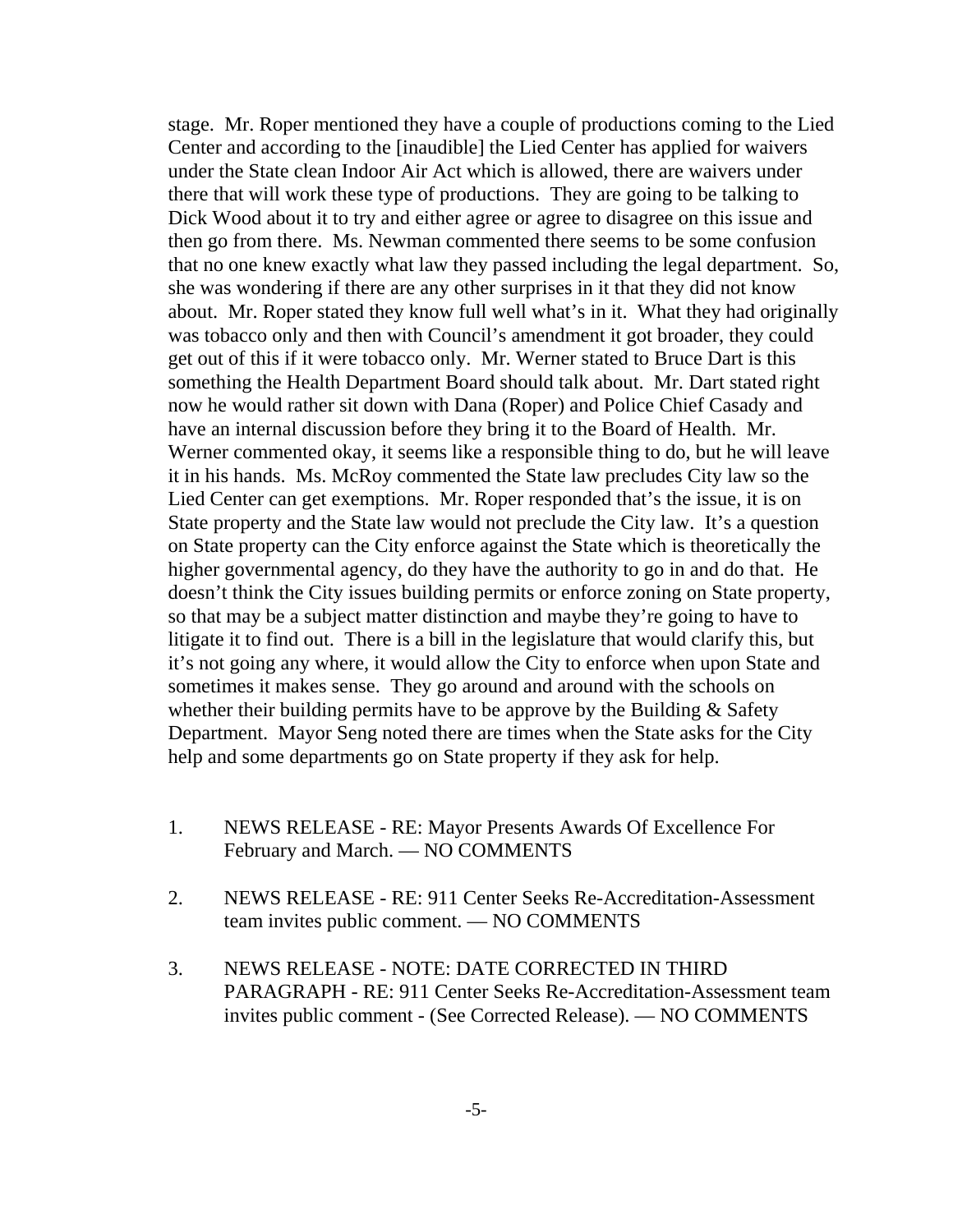- 4. Response Letter from Lin Quenzer to Rick Meyer RE: The return of one of the cats seized by Animal Control from your home -(See Letter). — NO COMMENTS
- 5. Washington Report April 8, 2005. NO COMMENTS

## **II. DIRECTORS - NO FURTHER COMMENTS**

#### **FINANCE DEPARTMENT/CITY TREASURER**

1. Material from Don Herz, Finance Director & Melinda J. Jones, City Treasurer - RE: Resolution & Finance Department, Treasurer of Lincoln, Nebraska - Investments Purchased March 14 thru April 1, 2005. — NO **COMMENTS** 

## **HEALTH**

1. NEWS RELEASE - RE: 18<sup>th</sup> Annual Lincoln & Lancaster County Environmental Awards. — NO COMMENTS

## **PLANNING**

- 1. Letter from Geanine Bordogna, Owner, Park Place Development sent to Planning Dept. - RE: Bill #05R-78-Waiver #05003-Park Place Estates 5<sup>th</sup> Addition-Public Hearing: 4/18/05. — NO COMMENTS
- 2. Letter from Tom Cajka to Lyle Loth, ESP RE: Hartland Homes SW 4<sup>th</sup> Addition Final Plat #05018 generally located at West "A" St. & SW  $27<sup>th</sup>$ Street. — NO COMMENTS

## **PLANNING COMMISSION FINAL ACTION ....**

1. Preliminary Plat No. 05004 - Mount Olive (N. 80<sup>th</sup> Street and Holdrege Street) Resolution No. PC-00919. — NO COMMENTS

## **PUBLIC WORKS & UTILITIES**

1. Memo from Don Thomas, County Engineer & Roger Figard, City Engineer - RE: Joint Public Agency Creation. — NO COMMENTS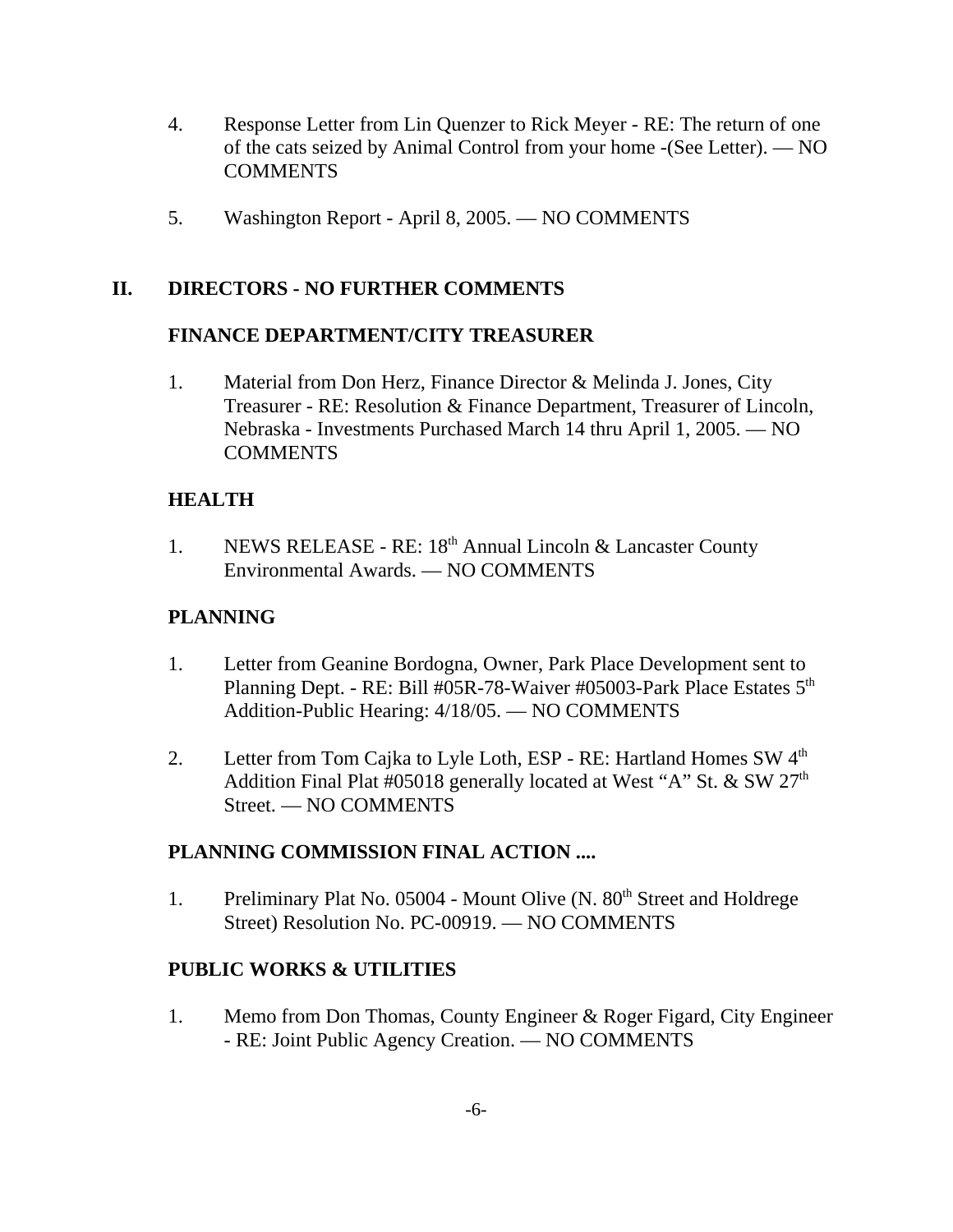#### **WEED CONTROL AUTHORITY**

1. Combined Weed Program - City of Lincoln - March 2005 Monthly Report. — NO COMMENTS

#### **III. CITY CLERK**

City Clerk Joan Ross stated on the Agenda for today, Items 1 & 2 will be called together. Mr. Werner asked if this is for the sidewalk café? City Clerk Joan Ross said no they deleted the sidewalk café application because they had not met some State standards and they will reapply again. They wanted to delete it so that would not hold back their application and they actually have to move forward on it, so they will come back with it. *[Application of The Green House, LLC dba Dish for Class I liquor license at 1100 "O" Street.; and Manager application of Travis J. Green for The Green House, LLC dba Dish at 1100 "O" Street.]* 

Items 3 & 4 will be called together. *[Application of Brock Enterprises, LLC dba The Bristo Ballroom for a Class I liquor license at 2112 Cornhusker Highway.; and Manager application of Kendra Brock for Brock Enterprises, LLC dba The Bristo Ballroom at 2112 Cornhusker Highway.]* 

Items 5 & 6 will be called together. *[Application of Sekips, Inc. dba Spikes Beach Bar & Grille for a Class I liquor license at 2300 Judson Street.; and Manager application of Derek L. Breemes for Sekips, Inc. dba Spikes Beach Bar & Grille at 2300 Judson Street.]* 

Items 7 & 8 will be called together. *[Application of Playmakers, Inc. dba Playmakers for a Class C liquor license and an expanded outdoor area measuring 190 feet by 185 feet at 640 W. Prospector Court, Suite 300.; and Manager application of Brent A. Zywiec for Playmakers, Inc. dba Playmakers at 640 W. Prospector Court, Suite 300.]* 

For Item 25, just a reminder they have four Motions-To-Amend. *[05-34, Change of Zone 05002-Application of Lindsey Management Company for a change of zone from AG Agricultural District to R-3 Residential District on property generally located at Highway 34 and Fletcher Avenue; designating said property as a Planned Unit Development; and for approval of a development plan for 612 dwelling units, a clubhouse, private golf course and 60,000 square feet of commercial floor area (or 696 dwelling units if the commercial use is deleted) in the underlying R-3 Residential District with a requested waiver of the required preliminary plat process.]*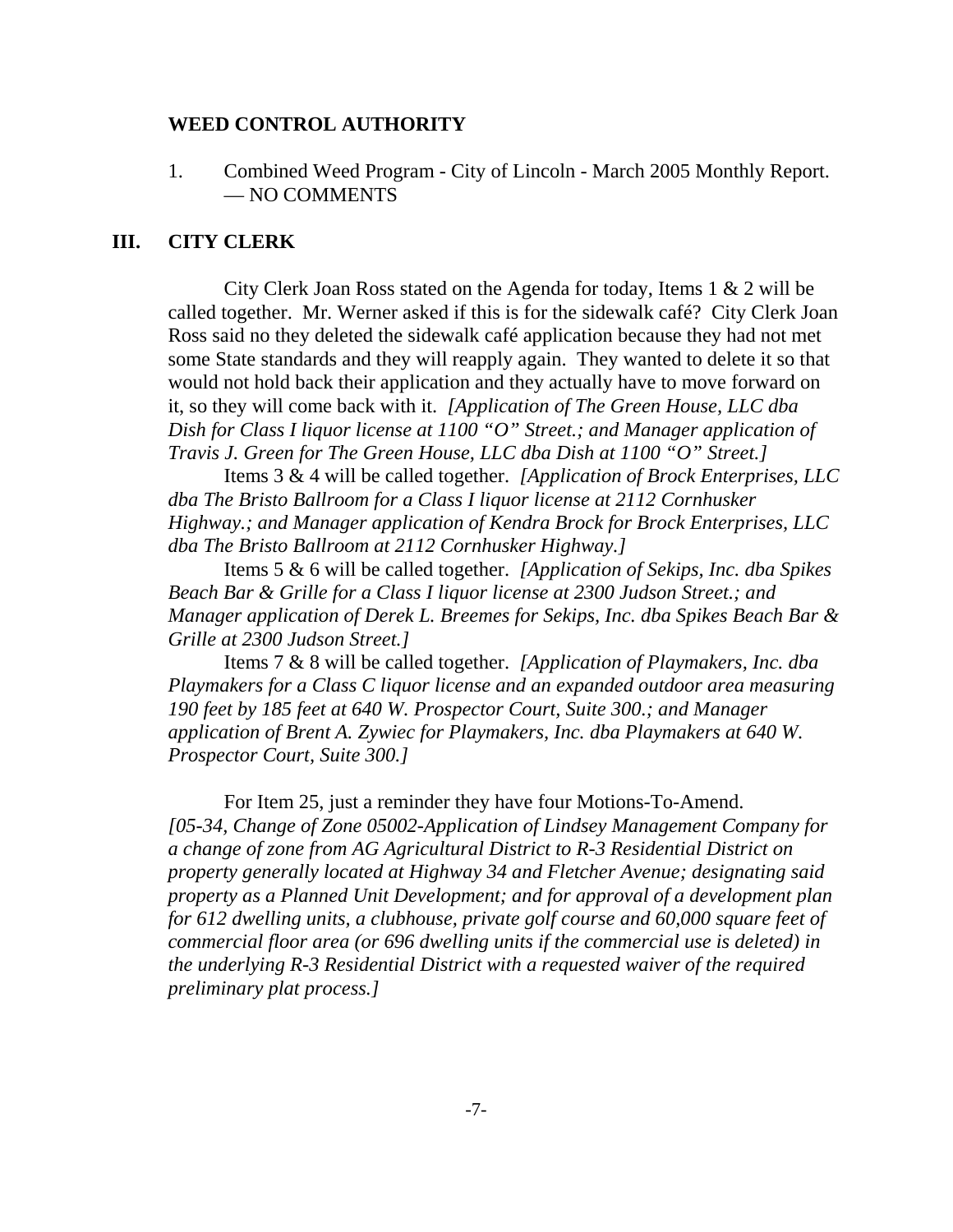Item 29 is for approval or denial, so she will ask for that and then there is a Motion-To-Amend. *[05R-74, Appeal of Hub Hall and Lyle Mayer from the Planning Commission denial of Special Permit 05003 to develop Meadow View 2nd Addition Community Unit Plan for 57 dwelling units in split jurisdiction, with requested waivers of the required ornamental lighting, sidewalks, street trees, landscape screens, block length, preliminary plat process, non-perpendicular lot lines, lot depth to width ratio and to allow sanitary sewer to flow opposite street grade, on property generally located at the northeast corner of Southwest 84th Street and West Pioneers Blvd.]*

Mr. Friendt stated on Item 9 regarding the amendment to eliminate a particular section has that been addressed. Ray Hill replied he's not sure, he will check to see if the amendment has been drafted yet. Mr. Werner suggested perhaps someone from staff can mention that there are going to be amendments. Mr. Krout stated they will have someone at the meeting to address this issue.

Mr. Camp stated Police Chief Casady regarding the "Playmakers" application which is the old "Coaches". Do they know what activities are going to be out there and what type of conduct and so forth? Chief Casady stated he doesn't know whether they are planning exotic dancing or not, he will check with Russ (Fosler) on it.

#### **IV. COUNCIL**

#### **A. COUNCIL REQUESTS/CORRESPONDENCE**

#### **JON CAMP**

Mr. Camp stated to Public Works, he had a call from a gentleman that wants to have a half alley paved, it's a dead end alley but has a curb cut coming from 58<sup>th</sup> Street down his property on South Street. Ann Harrell stated they will have to do some checking on it and asked for the address. Mr. Camp noted to Nicole Fleck-Tooze the address is 5818 South Street.

Regarding the Mandarin Circle situation has Karl Fredrickson been in touch with them, he knows they sent in the petitions and everything. Ann Harrell stated she hasn't talked to him about it in several days, she'll ask him about it and get back to him after lunch.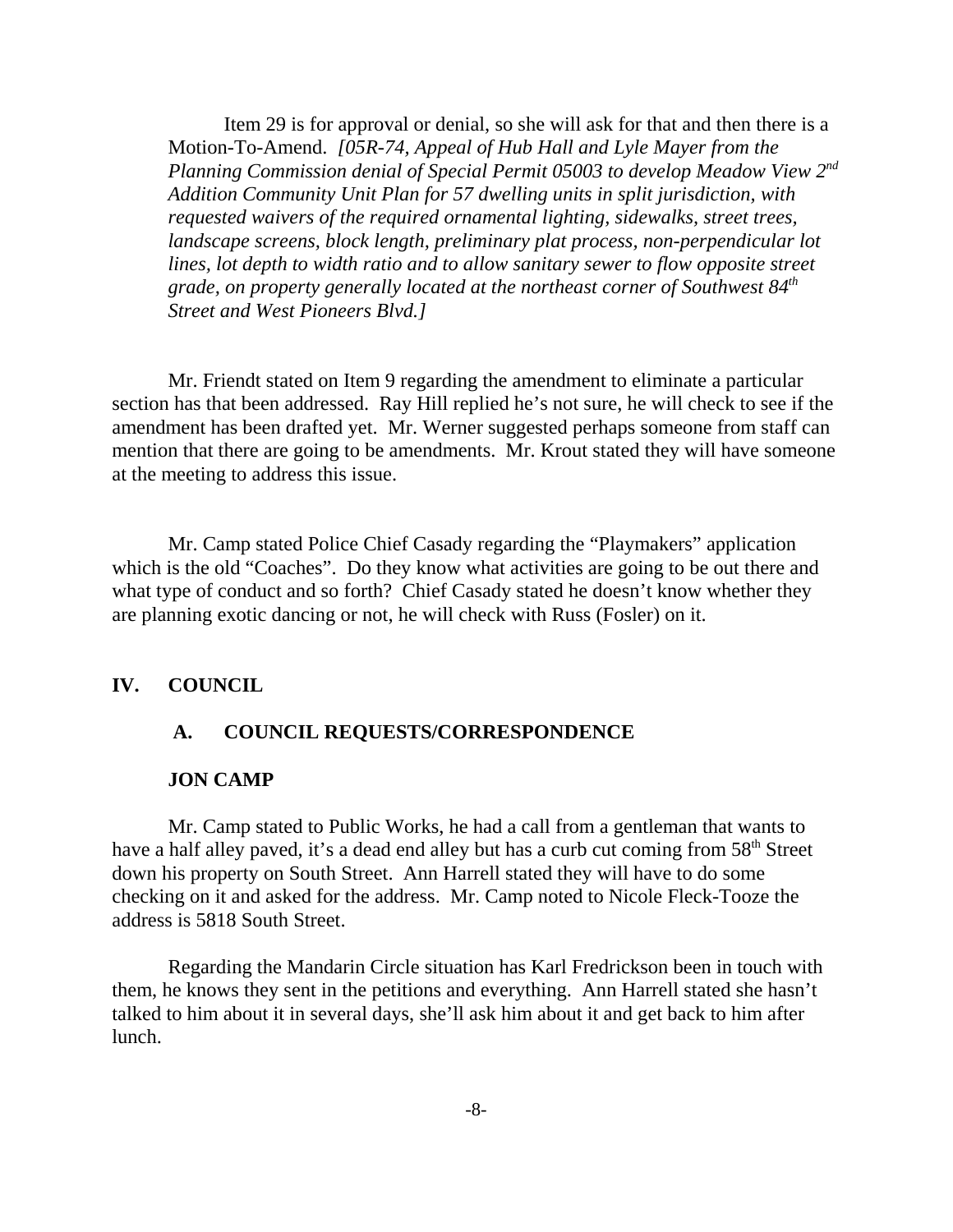Mr. Camp stated he would like to speak with Police Chief Casady after the Directors' Meeting today.

1. E-Mail from Robert D. Rook to Jon Camp - RE: Smoking ban-theatres. — NO COMMENTS

#### **KEN SVOBODA - NO COMMENTS**

#### **GLENN FRIENDT -**

Mr. Friendt asked Police Chief Casady if he's had any reaction to his new policy on tobacco? Chief Casady stated aside from the article in the Journal Star, yes, AP called him and all the TV Stations wanted to do something on it today. He got interviewed about it, actually Margaret asked him about it maybe a month ago, so he doesn't know why they held off until now to do an article about it. Mr. Friendt questioned is this unique in Police force. Chief Casady said no not at all lots of Police Departments prohibit the use of tobacco on duty and off duty, off duty is quite common on the west coast, but there is a lot of that around the country and it's very common for Police Departments to prohibit tobacco use while on duty or in uniform. In fact, he holds in his hand the rules and regulations of Lincoln Police Department about the time he was born members of the Police force should not carry umbrellas, packages or bundles while in uniform and members of the Police force shall not smoke while in uniform and in public either on or off active duty or chew tobacco while in ranks, during role call, while marching or any time in a manner [inaudible]. He doesn't think these changed from 1941 so many people have had about 60-70 years to get use to it. Mr. Werner commented how about a reaction from the officers is this creating problems. Chief Casady indicated that's why he has been telegraphing it for 11 years, he hasn't made it any secret this was coming. Also that's why in November when our Policy Review Committee reviewed this proposed change, he opted for a delay an effective date to give opportunity for people to do so if they wanted too. He's had six Labor Management Committee meetings since and it has not been on the Agenda of any of them.

1. Request to Dana Roper, City Attorney - RE: Political campaign forums on 5 City TV- (RFI#42 - 04/14/05). — NO COMMENTS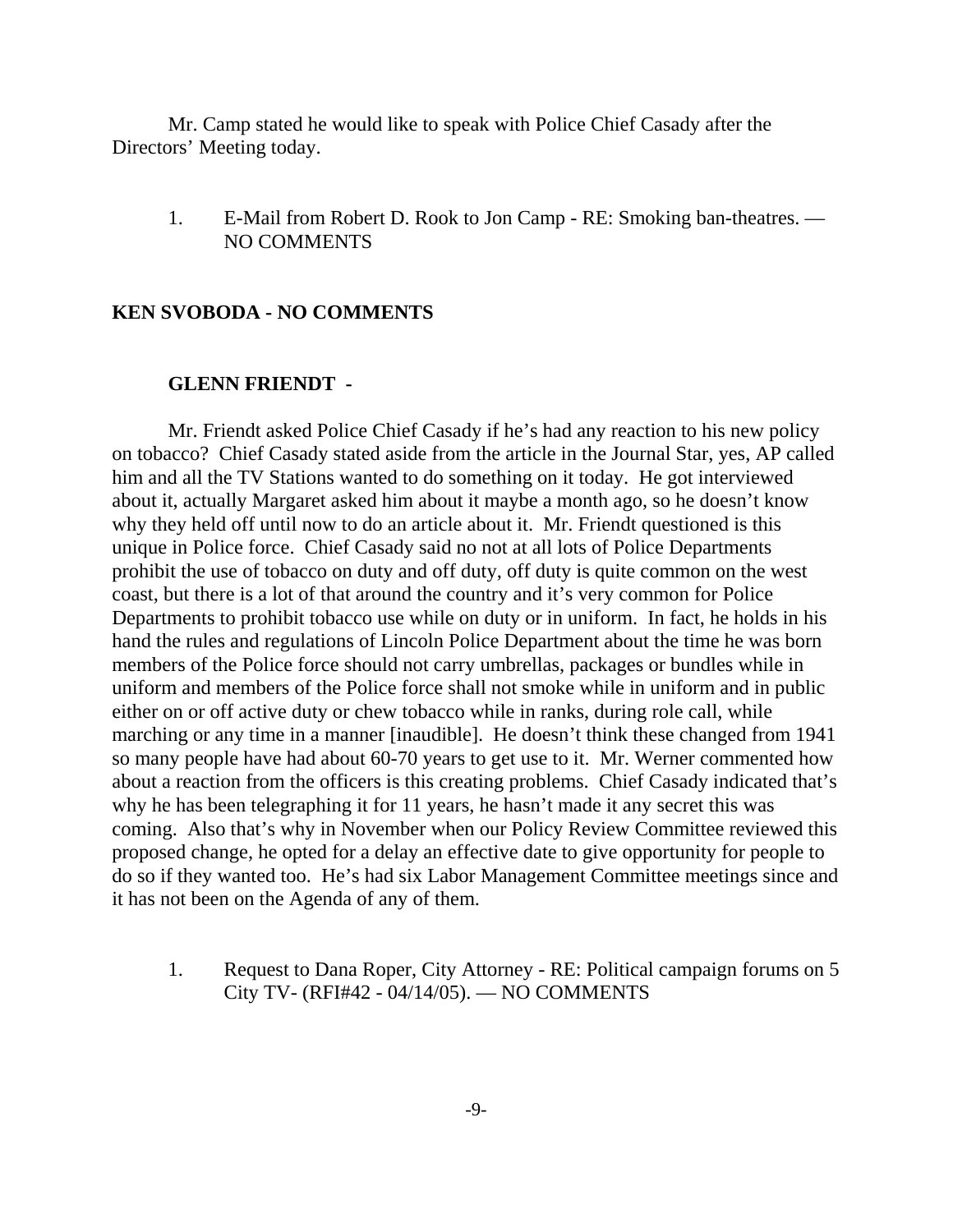#### **PATTE NEWMAN**

Ms. Newman stated she received a phone call Friday night from a framer who says there are different standards for framing houses north of town and south of town and asked Mike Merwick if he knows anything about it. Mike Merwick replied no, but they have talked to framers and have gone through a couple of framer meetings and talked about a couple of different ways they can frame and tried to get them all on the same page. But, he would be glad to talk to the gentleman about it and they are meeting with the Homebuilders on some other issues Wednesday morning. Ms. Newman stated to Mr. Merwick let her know what's going on. Mr. Merwick replied he doesn't know if that topic is going to come up, but they can bring it up and see. Ms. Newman commented so they haven't changed anything. Mr. Merwick said no, they did send some things out to try to standardize everything so they do have a policy on it, so he may not like the policy.

She had complaints about parking all last week, one of the issues was can cars park immediately up to an intersection. She believes there is a distance to stay off of an intersection. Police Chief Casady replied 25 feet. Ms. Newman commented do they enforce it. Chief Casady said absolutely. Ms. Newman commented on a complaint basis only. Chief Casady stated no they enforce it on view too. Ms. Newman commented they use to paint curbs red years ago and now they are just posting signs. Is there anyway in some of the denser neighborhoods like east campus they can paint curbs or will that not make any difference. Nicole Fleck-Tooze stated she can check, she thinks they are just doing signage now, but she can see what our policy would allow. Chief Casady stated they don't sign intersections for no parking within 25 feet that is a general ordinance which applies every where. Ms. Newman noted the east campus area along Idylwild Drive. She would assume signs are more expensive than painting and if they can get out there and paint some of the curbs in the problem areas maybe it makes a difference long term.

- 1. OUTSTANDING Request to Marc Wullschleger, Urban Development/ **Lynn Johnson, Parks & Recreation/Ann Harrell, Public Works** - RE: Requesting information about the proposed bike/ped bridge over North  $27<sup>th</sup>$ Street - (RFI#32-3/15/05). — **1.) SEE RESPONSE FROM WYNN HJERMSTAD, URBAN DEVELOPMENT DEPARTMENT RECEIVED ON RFI#32-3/23/05. —** NO COMMENTS
- 2. Additions to Requests For Information #30 from Patte Newman & #164 from Annette McRoy to Don Taute, Personnel Director - RE: "M" class employees - (PNRFI#30A & AMRFI#164A - 4/06/05). — NO **COMMENTS**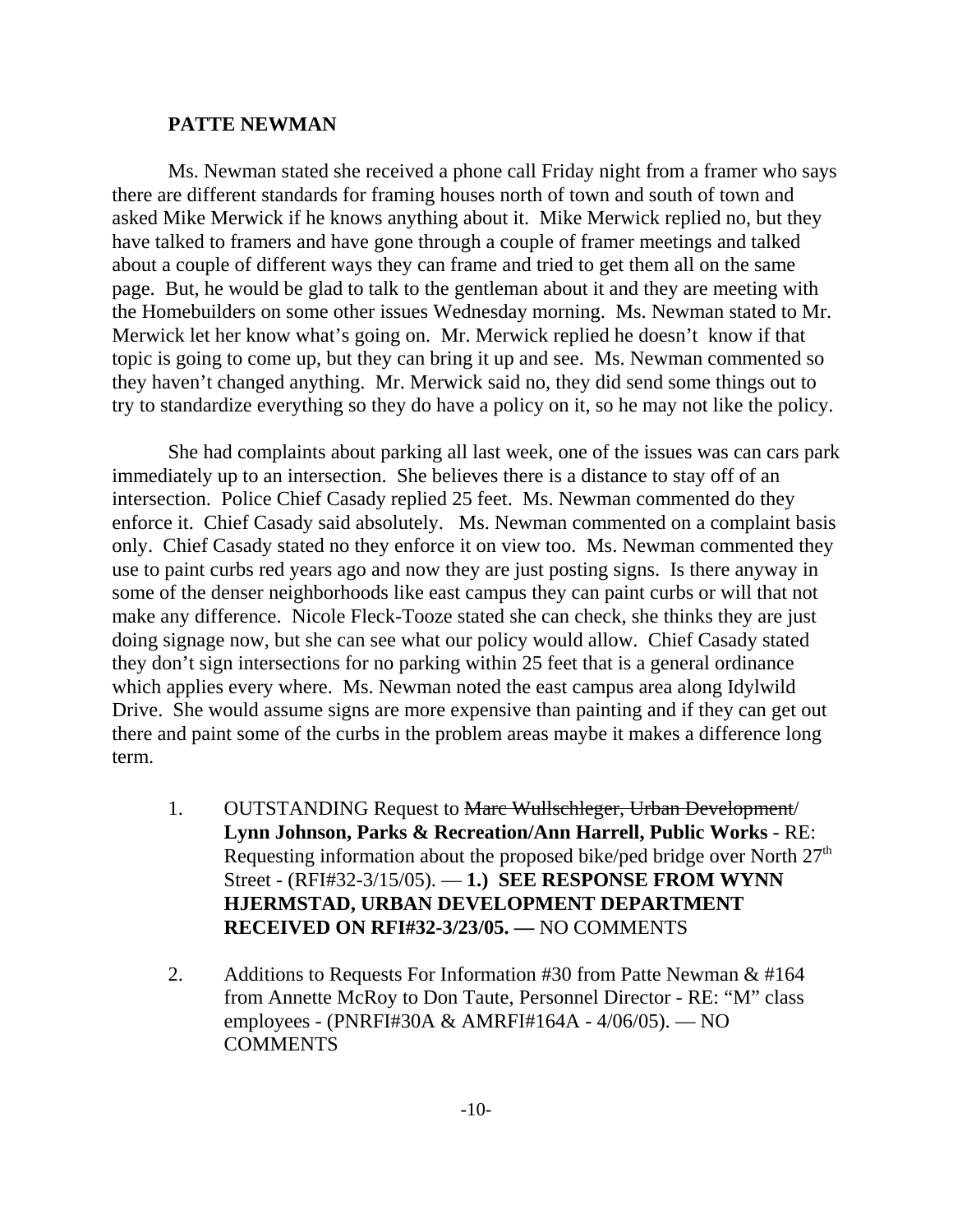3. Additions to Request For Information #32 to Marc Wullschleger, Urban Development - RE: North  $27<sup>th</sup>$  Bridge - (RFI#32A-4/06/05). — NO COMMENTS

## **ANNETTE McROY - NO COMMENTS**

1. Additions to Requests For Information #30 from Patte Newman & #164 from Annette McRoy to Don Taute, Personnel Director - RE: "M" class employees - (PNRFI#30A & AMRFI#164A - 4/06/05). — NO COMMENTS

# **JONATHAN COOK - ABSENT**

# **TERRY WERNER - NO COMMENTS**

Mayor Coleen Seng noted it's Don Herz's birthday today and Dana Roper's birthday was on Saturday. Council wished both of them a happy birthday.

# **V. MISCELLANEOUS**

- 1. 13 -E-Mail's from Tracy Houser; Cindy Wostrel; Derek Effle; Sandra Markley; Timothy Harris; Brian Wiese; Lisa Barrett; Katherine Creighton; Lazarous Mbulo; Becki Coleman; Steve Tafolla; Vicki Johnson; Erin Robbins; - RE: Thank you for a Smokefree Lincoln! — NO COMMENTS
- 2. 2 -E-Mail's from Jerry Gish RE: Lincoln Council & Mayor Denounce Freedom of Choice! & other Correction E-Mail. — NO COMMENTS
- 3. Letter from Concerned parents & grand parents, Jonathan & Regina Frank; & Elroy & Roberta Frank - RE: Opposed to Wal-Mart at  $84<sup>th</sup>$  & Adams. — NO COMMENTS
- 4. 2 -E-Mail's from Karla Foit; Sally Bernhardt RE: Thank you for a Smokefree Lincoln! — NO COMMENTS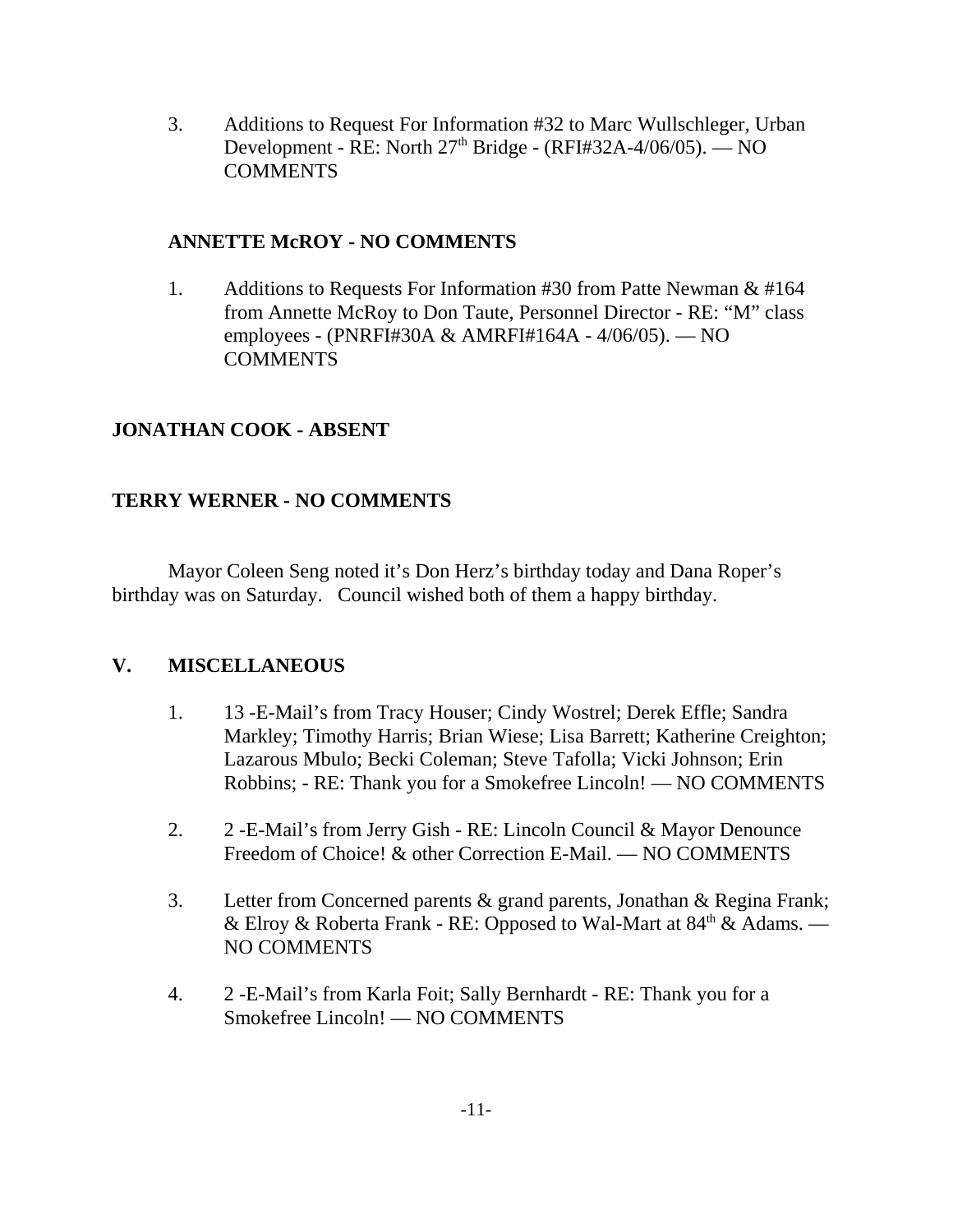- 5. 4 -E-Mail's from Jennifer Carlson; Deborah Skourup; Jill Simpson; Dawn Kohler; - RE: Thank you for a Smokefree Lincoln! — NO COMMENTS
- 6. E-Mail from Sara Friedman RE: Yankee Hill feasibility study. NO COMMENTS
- 7. E-Mail & Article from David Oenbring RE: Politics Causes Unemployment-consider following article in your debate over "living wage"- (See Material). — NO COMMENTS
- 8. E-Mail from Tish Walker RE: Thank you for a Smokefree Lincoln!. NO COMMENTS
- 9. E-Mail from Edith Gerbholz RE: Thank you for a Smokefree Lincoln! NO COMMENTS
- 10. E-Mail from Kevin Gabel RE: The Smoking Ban. NO COMMENTS
- 11. E-Mail from Roma Knox RE: Thank you for a Smokefree Lincoln!— NO COMMENTS
- 12. Letter Micah Cluck RE: A claim to the City for damages to his vehicle that was denied -on October 29, 2004, he ran over a road construction sign, which caused both of his left tires to blow out-(See Letter). — NO **COMMENTS**

# **ADDENDUM - (For April 18th)**

# **I. MAYOR**

- 1. NEWS RELEASE RE: City Prepared For Spring Game Traffic-StarTran running Big Red Express from two locations. — NO COMMENTS
- 2. NEWS RELEASE RE: On-Line Reserved, Pre-Paid Parking Available For Spring Game. — NO COMMENTS
- 3. NEWS ADVISORY RE: Mayor Coleen Seng will have a news conference at 10:00 a.m. Thursday, April 14 at  $23<sup>rd</sup> \&$  "D" Streets-(See Advisory). — NO COMMENTS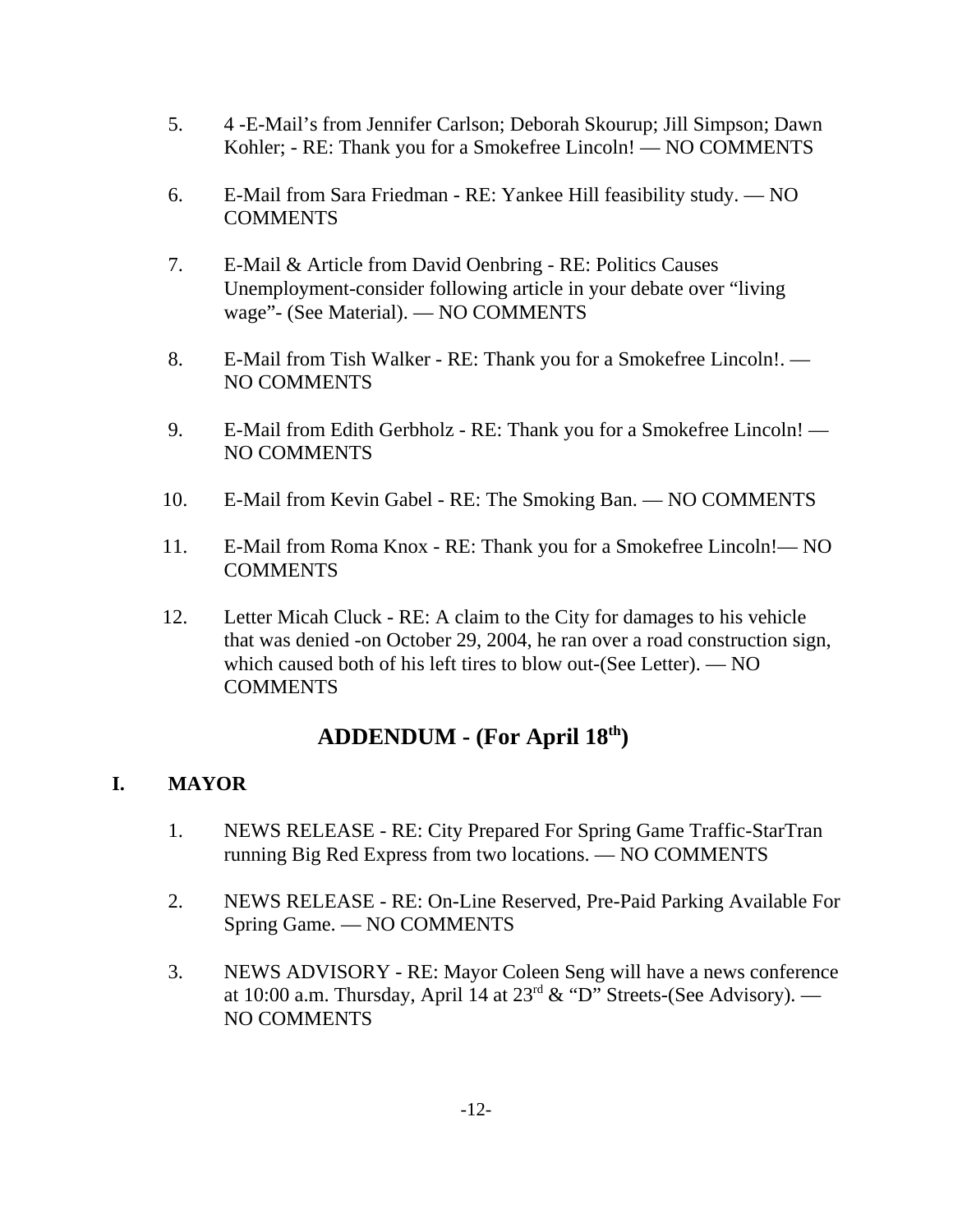- 4. NEWS RELEASE RE: City Of Lincoln Implements Pavement Management System. — NO COMMENTS
- 5. NEWS RELEASE RE: Two And One-Half Miles Of Residential Streets To Be Repaired. — NO COMMENTS
- 6. NEWS RELEASE RE: New E-Pay Service Available For Commercial Water Users. — NO COMMENTS
- 7. NEWS RELEASE RE: Mayor Seng's Public Schedule Week of April 16 through 22, 2005-Schedule subject to change -(See Release). — NO COMMENTS

## **II. CITY CLERK**

1. Petition with 4 signatures - RE: Item #9 - 05-42 - Change of Zone 05021**-** (See Petition). — NO COMMENTS

## **III. CORRESPONDENCE**

# **A. COUNCIL REQUESTS/CORRESPONDENCE - NONE**

# **B. DIRECTORS AND DEPARTMENT HEADS**

## **WOMEN'S COMMISSION**

1. NEWS RELEASE - RE: Equal Pay Day Observed On Tuesday-Equal Pay Day Recognizes Women Working in the Red. — NO COMMENTS

# **C. MISCELLANEOUS**

- 1. E-Mail from Shane & Robyn Sydzyik RE: Thank you for a Smokefree Lincoln!— NO COMMENTS
- 2. 2 -E-Mail's from Kevin Gabel RE: The current Smoking Ban. NO COMMENTS